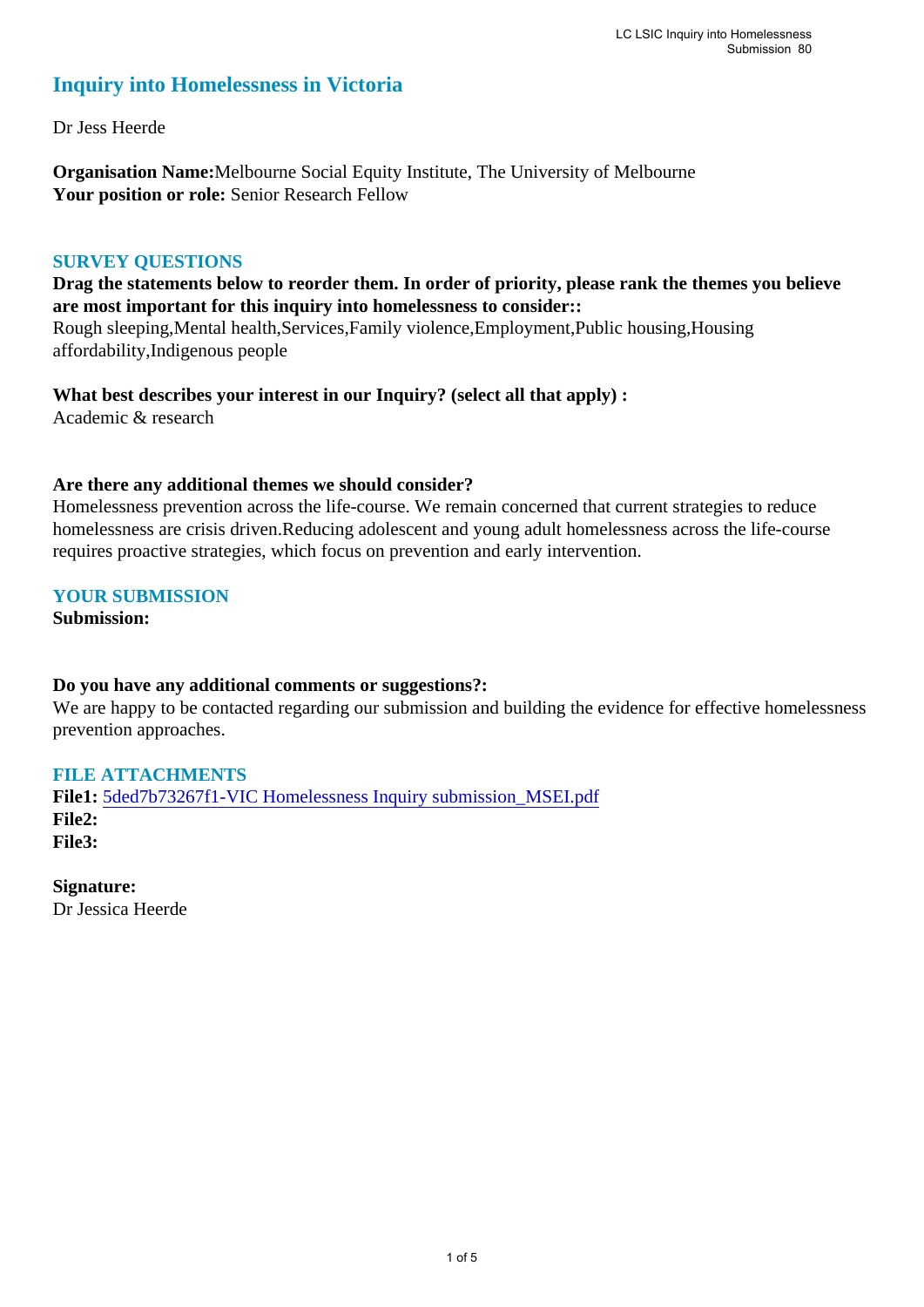5 December 2019

Inquiry into Homelessness in Victoria Legal and Social Issues Committee (Legislative Council) Parliament of Victoria

#### **Melbourne Social Equity Institute Submission: The state of homelessness in Victoria**

# **1.** *Background*

The Melbourne Social Equity Institute at the University of Melbourne supports interdisciplinary research aimed at addressing disadvantage across the full spectrum of social life. It brings together researchers across the University of Melbourne in partnership with external organisations to identify unjust or unfair practices that lead to social inequity and work towards finding ways to ameliorate disadvantage.

Researchers supported by the Melbourne Social Equity Institute are currently undertaking a competitively funded project which addresses the current lack of evidence for effective adolescent and young adult homelessness prevention approaches and scalable investment. Existing efforts to reduce homelessness are reactive (seeking to decrease the amount of time adolescents and young adults are homeless) as opposed to preventative (addressing life-course predictors of homelessness). We stress the importance of preventing adolescents and young adults reaching crisis. This is a genuine gap in both research and practice. Three recommendations are submitted based on our research.

# **2.** *Summary of Recommendations*

**Recommendation 1:** To fill the evidence gap, support research that analyses existing data to identify modifiable life-course predictors of homelessness.

- Support the analysis of data from the *International Youth Development Study*. This is data from a representative population-based cohort, followed longitudinally across the critical development period of adolescence and into mid-adulthood. Analysis of this data will establish an evidence base that identifies *when* and *how* to intervene to measurably reduce adolescent and young adult homelessness.

**Recommendation 2:** Implement the *Communities That Care* program to reduce life-course predictors of homelessness.

- *Communities That Care* (CTC) is a tested-effective, coordinated and appropriately resourced state-wide community coalition process. It has demonstrated success in reducing life-course predictors of a range of adolescent and young adult health and social problems. The implementation of CTC will provide clear evidence critical to informing policy relevant feasible targets for homelessness prevention and scalable investment.

**Recommendation 3:** Support rigorous academic research in the form of a) analysis of data from the *International Youth Development Study*, and b) an evaluation of the impact of *Communities That Care* on reducing homelessness, to build an integrated evidence-base for homelessness prevention across the life-course.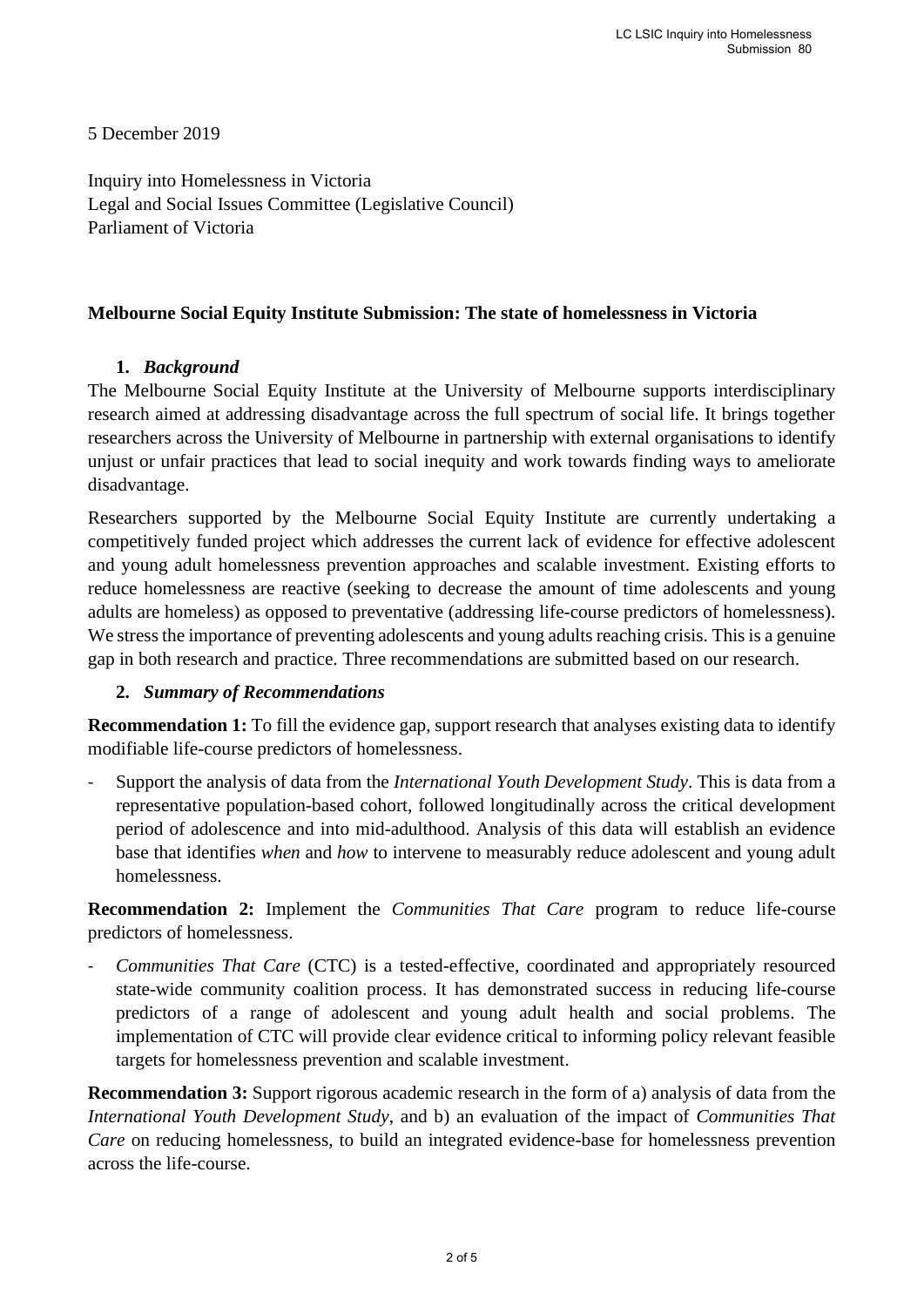# **3.** *Rationale for Recommendations*

Homelessness among adolescents and young adults (12-24 years) continues to be a state-wide and nationally significant social and public health issue. There have been few recent gains in homelessness prevention and service provision for these young people, compared to other age groups. Rates of adolescent and young adult homelessness in Australia have risen by 10% in the last five years.<sup>1</sup> Victorian adolescents and young adults make up a quarter of all homeless young people nationally<sup>2</sup>.

The Council to Homeless Persons, has noted that "young people who are homeless often experience poor mental health, poverty, trauma, substance abuse, social isolation and are victims of violence."<sup>3</sup> This statement is mirrored in the findings of our recent research.<sup>4,5,6</sup>

Adolescence presents a unique opportunity for responding to Australia's adolescent and young adult homelessness crisis and for life-course homelessness prevention; positive adolescent health and development are critical to health and well-being across the life-course.<sup>7</sup>

One reason for the rising rates of adolescent and young adult homelessness is that *we do not have the evidence for effective prevention approaches*. Troublingly, current approaches to reducing homelessness among these young people are reactive, driven by crisis management and focus on intervening after homelessness is experienced. Reducing adolescent and young adult homelessness across the life-course *requires proactive strategies,* which *focus on prevention and early intervention* and allow targeted spending in the most efficient way possible.

# *Identify modifiable life-course predictors of homelessness*

Victoria needs innovative approaches that identify new strategies for measurably reducing homelessness across the life-course. These approaches must be informed by a sophisticated understanding of life-course predictors of homelessness, to effectively inform the development, testing, adaptation, and implementation of applied homelessness prevention. We remain concerned that current strategies to reduce homelessness are crisis driven. Advancing homelessness prevention requires putting prevention approaches on firmer ground. The way to do this is to understand the trajectories of homelessness across the life-course to a) identify and target high-risk periods for entry into homelessness and b) understand how homelessness trajectories change or stay the same across adolescence and young adulthood. The research we have conducted indicates that life-course predictors are identifiable, are modifiable, and can be improved through existing tested-effective programs.<sup>8</sup>

<sup>1</sup> Australian Bureau of Statistics (2016). "2049.0 - Census of Population and Housing: Estimating homelessness, 2016." http://www.abs.gov.au/AUSSTATS/abs@ nsf/DetailsPage/2049.02016?OpenDocument. 2 Ibid.

<sup>3</sup> Council to Homeless Persons (2016). Homelessness and Young People. Melbourne, Council to Homeless Persons.

<sup>&</sup>lt;sup>4</sup> Heerde, J. A., et al. (2019). "Longitudinal associations between early-mid adolescent risk and protective factors and young adult homelessness in Australia and the United States." Prevention Science **accepted October 2019**.

<sup>5</sup> Heerde, J. A. and M. Pallotta-Chiarolli (2019, in press). ""I'd rather injure somebody else than get injured": An introduction to the study of exposure to physical violence among young people experiencing homelessness." Journal of Youth Studies.

<sup>&</sup>lt;sup>6</sup> Heerde, J. A., et al. (2019, in press). "I dropped out early": School Disengagement and Exclusion Among Young People Experiencing Homelessness. Supporting Positive Education Outcomes for Students in Conflict and Crisis: A Plaited Rope. P. Towl and S. Hemphill, Routledge.

<sup>&</sup>lt;sup>7</sup> Patton, G. C., et al. (2016). "Our future: a Lancet commission on adolescent health and wellbeing." The Lancet **387**(10036): 2423-2478.

<sup>&</sup>lt;sup>8</sup> Blueprints for Health Youth Development (2019). "Registry of Experimentally Proven Programs." from https://www.blueprintsprograms.org.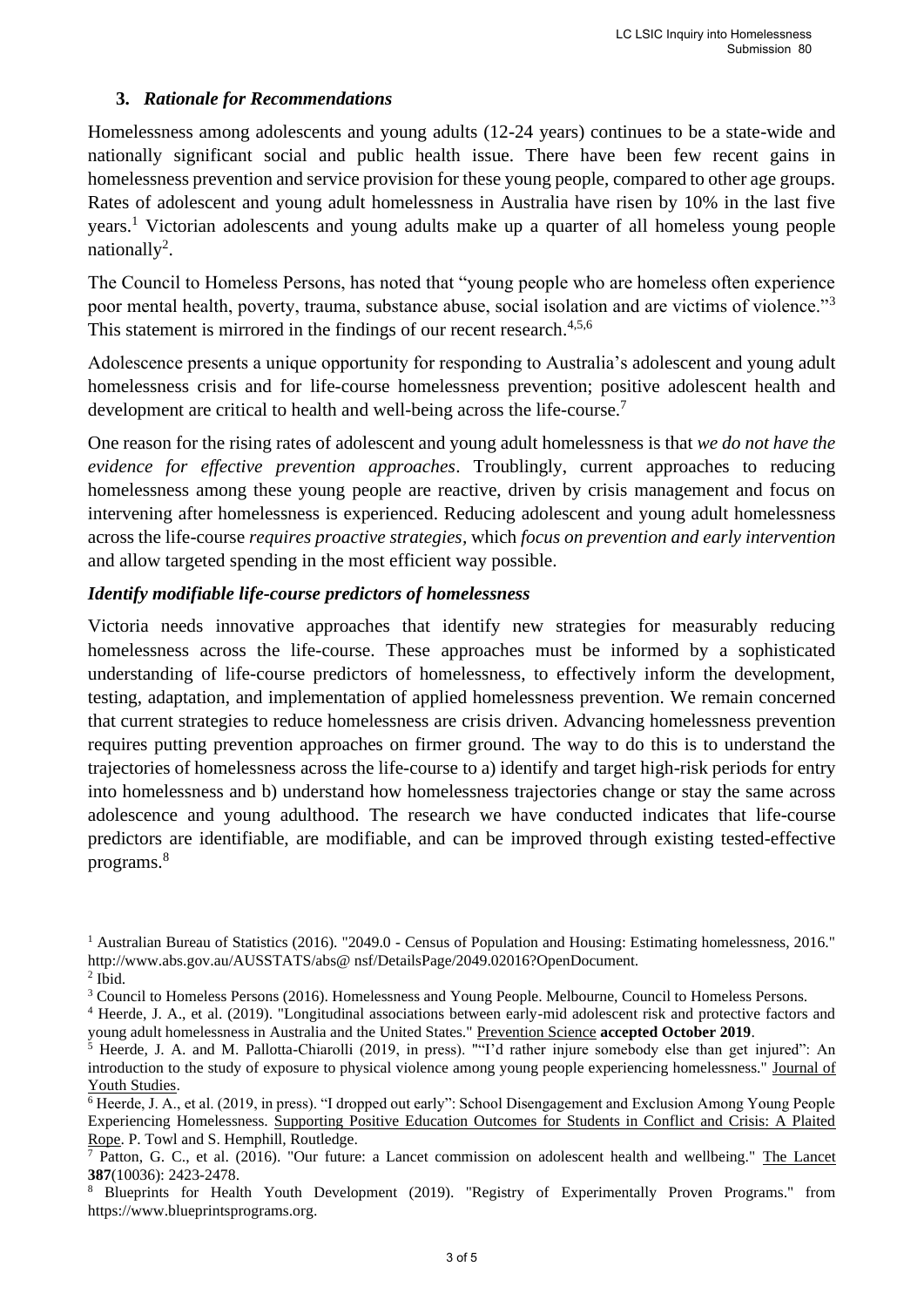Providing an integrated base from which modifiable predictors are recognised as feasible targets for prevention and scalable investment, needs to be supported by detailed guidance on cost-effectiveness. It is highly cost-effective to use tested-effective prevention programming in addressing adolescent health and social concerns, with this approach often saving more dollars in future costs than are spent in program delivery<sup>9</sup>. The use of economic modelling to determine the cost-effectiveness for implementing tested-effective prevention programs known to effect life-course predictors in the context of reducing risk for homelessness is needed to inform the development of scalable prevention approaches in Victoria.

**Recommendation 1:** To fill the evidence gap, support research that analyses existing data to identify modifiable life-course predictors of homelessness.

- Support the analysis of data from the *International Youth Development Study*. This is data from a representative population-based cohort, followed longitudinally across the critical development period of adolescence and into mid-adulthood. Analysis of this data will establish an evidence base that identifies *when* and *how* to intervene to measurably reduce adolescent and young adult homelessness.

# *Implement tested-effective prevention programs*

Implementing existing tested-effective programs that are known to reduce the identified life-course predictors of homelessness, are required to inform policy relevant feasible targets for prevention and investment. These programs must be coordinated and appropriately resourced.

*Communities That Care* (CTC) is an existing state-wide tested-effective program. It is a five-phase community coalition process using evidence-based strategies proven to reduce adolescent and young adult engagement in problem behaviours (and associated health and social problems). CTC currently operates in over 20 Australian municipalities and has demonstrated success *in reducing the life-course predictors of homelessness* identified in our current research.<sup>10,11</sup>

Changes in rates of homelessness shown to result from the implementation of CTC, will inform and guide policy by *shifting the focus from a reactive crisis management approach, to investment in feasible municipal prevention efforts*. Supporting rigorous academic research that analyses life-course predictors of homelessness and the effectiveness of CTC in reducing homelessness, will build an integrated evidence-base for homelessness prevention across the life-course.

**Recommendation 2:** Implement the *Communities That Care* program to reduce life-course predictors of homelessness.

- *Communities That Care* (CTC) is a tested-effective, coordinated and appropriately resourced state-wide community coalition process, for reducing life-course predictors of a range of adolescent and young adult health and social problems. The implementation of CTC will provide clear evidence that guides policy relevant feasible targets for homelessness prevention and scalable investment.

<sup>&</sup>lt;sup>9</sup> Washington State Institute for Public Policy (2004). Benefits and costs of prevention and early intervention programs for youth. Olympia, Washington, Washington State Institute for Public Policy.

<sup>&</sup>lt;sup>10</sup> Heerde, J. A., et al. (2019). "Longitudinal associations between early-mid adolescent risk and protective factors and young adult homelessness in Australia and the United States." Prevention Science **accepted October 2019**.

 $11$  Toumbourou, J. W., et al. (2019). "Community intervention to prevent adolescent health behavior problems: Evaluation of communities that care in Australia." Health Psychology **38**(6): 536.